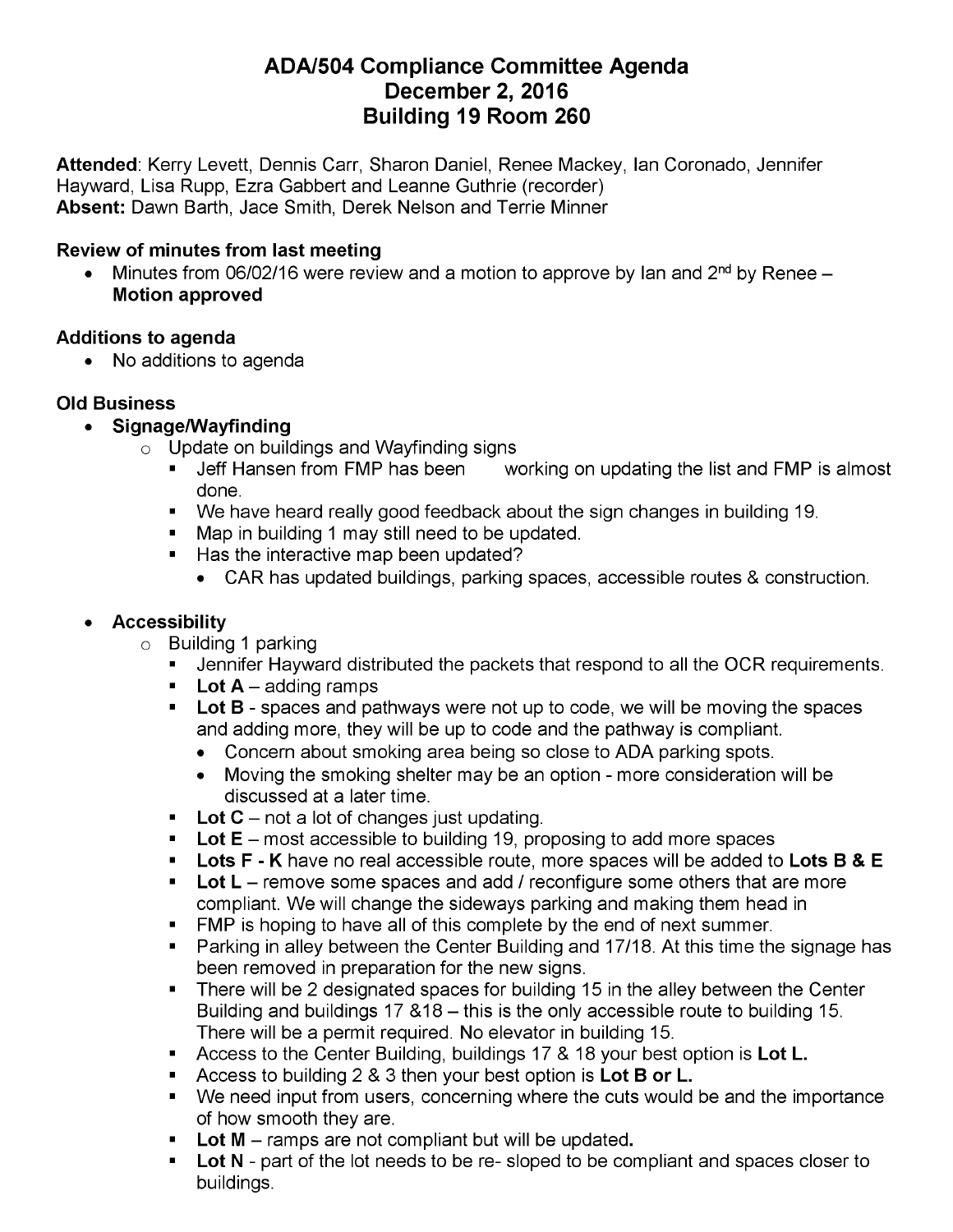- $\circ$  Chairs & Tables in Center building update
	- No update from CAR, no recent complaints
	- I lan reported that the chair noise has been addressed by adding feet to the bottom of the chairs. There is no update on concerns about the table height.
- $\circ$  Accessible work stations in the Library update
	- **3** standing table are now located on the east side of the library.
	- **2** computer workstations have also been added.
	- The library is working on getting speech to text software on some machines.
	- **OCR (Optical Character Recognition) we have the Adobe Pro licenses so we just** need to add it to the machines.
	- Library is in the process of obtaining some Lap Top's so student can take them into private study rooms to do speech to text without being disruptive in the main part of the Library.
	- We are still looking into the tables in the student common areas. We need more medium height tables.
	- Dennis asked if we could research the option of getting some adjustable tables.
	- Renee asked that we look at how the tables would adjust, in terms of theft or vandalism. Some of the cranks have come up missing so a more permanent fixture would be better.
- $\circ$  Lockers in multiple buildings (i.e. Center)
	- **Lockers were moved from the center building to building 10 for better access.**
	- CAR Students are expressing a need for more lockers in different locations on campus.
	- It has been expressed that the need is mostly in the Center building, also in key areas like buildings 4 and 16.
		- Kerry asked if we could just move the lockers in building 10 back to the Center building.
		- Renee stated that they were being used by students and that originally it was thought that aesthetically they would not fit the new design of the Center building.
	- Becky Thill in surplus supplies is on the lookout for any that might work.  $\blacksquare$ 
		- Kerry asked how many would be needed and Renee thought a bank of 16 would work but we could also use some larger ones for possible oxygen tank storage.
		- It was determined that placement would be best on the lower floors.
- Main Campus Areas of Concern
	- $\circ$  Heating fluctuations in building 1
		- CAR has experienced in their testing rooms 207 & 214 rise to close to 76°. It usually takes 24 to 48 hours for resolution.
		- **Problem is some students cannot withstand long periods of time in a high heat.** 
			- Jennifer asked if fans would help.
			- Renee responded that it would depend on the noise level of the fan. It might be an interim solution.
			- Parameters are 74° in the Winter and 76° in the Summers, we will look into some silent fans
	- $\circ$  Noise by CAR testing
		- **Ongoing concern about the noise outside CAR testing room 207.**
		- **Cause is because of location by the snack shack.**
		- CAR is dealing with these on a case by case basis.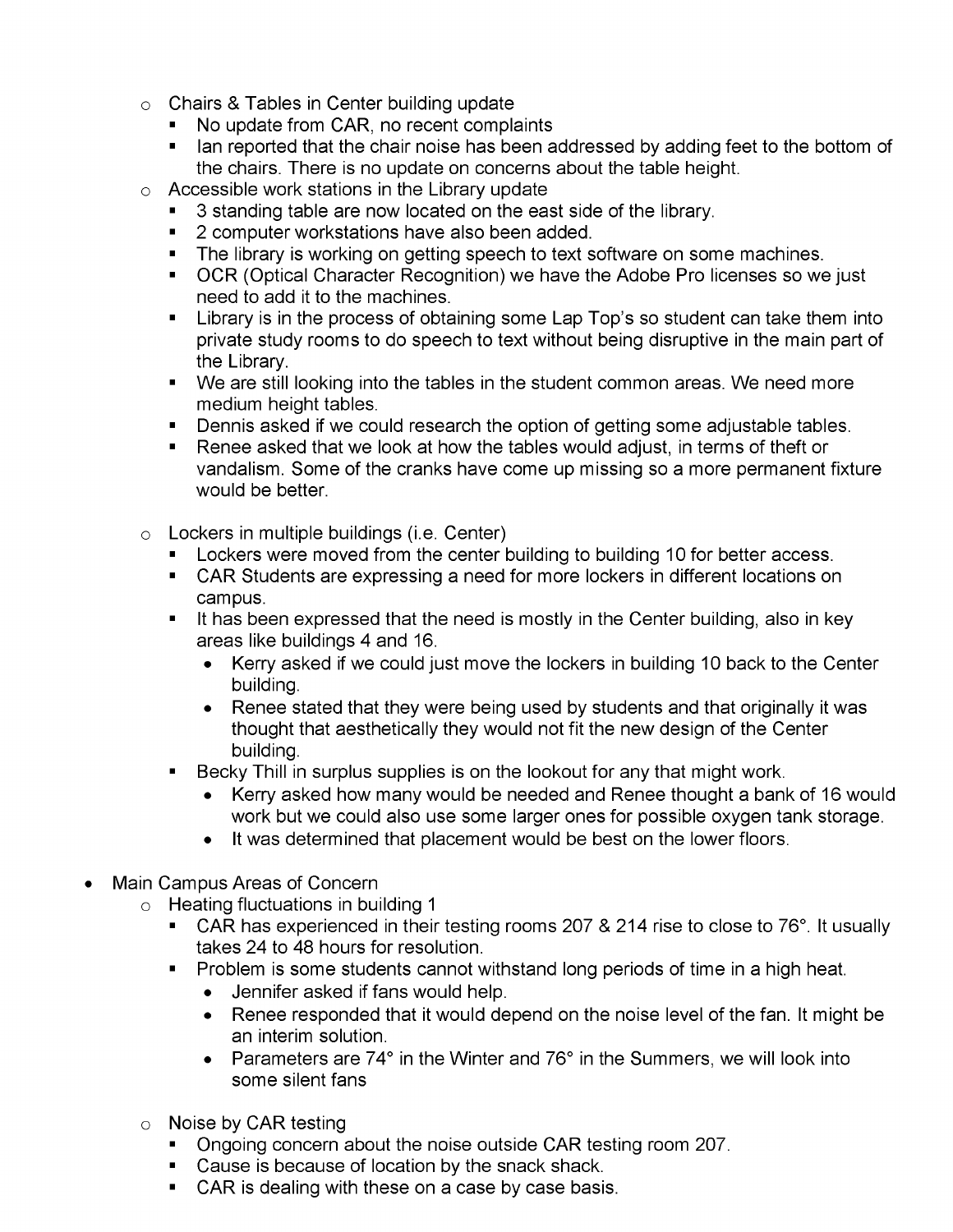- Ian offered the possibility of using vacant rooms on the 3<sup>rd</sup> floor of the Center building.
	- This would be dependent on what accommodation were required.
	- The instructional testing space is very quiet, it has a check in area and 3 separate testing areas but located near each other.
	- There is a possibility or having one dedicated room.  $\bullet$
	- No natural light, could it be simulated w/ light lamps is a possible.  $\bullet$

## **Technology Needs**

- $\circ$  Inconsistent Wi-Fi around campus
	- **There was no Wi-Fi in building 11, this has been rectified.**
	- **There are several dead zones around campus.**
	- It is being addressed by IT and Thad Cowdin will be checking to find out where the dead zones are.
	- I lan said that there may have some Sprint access point devices that CAR could check out to student when they know that the student it working in a dead zone.
	- Response time from IT has sometimes been  $1 2$  hrs. and that can be very problematic if a student needs to use accessible resources.

## **CAR Update**

- $\circ$  Furniture accommodations
	- Tables- student were unaware they were available in the classrooms because other students were using them or they were cluttered and not accessible.
		- CAR has put out a few weekly tips addressing this.
		- Addressed in the faculty newsletter to keep the table clear of clutter and available to use.
- $\circ$  Faculty education
	- **CAR continues to do their weekly tips and faulty newsletter.**
	- CAR increased the number of presentations done at fall in-service.
	- **Continued problems with getting course material in a timely matter from instructors.** We continue to try and educate faculty about the importance of the timelines and the effect on the students when they cannot get the same class material the same time as the other students.
- $\circ$  Universal accommodations for visually impaired students
	- We have an increase in visually impaired students this fall term which has increased the workload of the CAR staff as well as Faculty.
- Broad survey to assess students' needs  $\circ$ 
	- CAR will be doing another student survey which will be updated and sent out to all students. This way CAR can see if all students are aware of our services and how to obtain them.
	- CAR is still working on a faculty survey to be sent out next term to access faculty needs, concerns and improve communication.
- Another Update
	- CAR is starting to run numbers comparing last fall with this fall term and we are seeing a 20% increase in the number of students we serve and accommodations requested.
	- Because we only have 1.5 advisors and the increase in accommodation requests the average wait time to see an advisor is  $2 - 3$  weeks.
	- I lan shared that Academic Technology will be starting up an advisory group with representation from all the divisions. Which will meet on a monthly basis to discussing topics of accessibility.